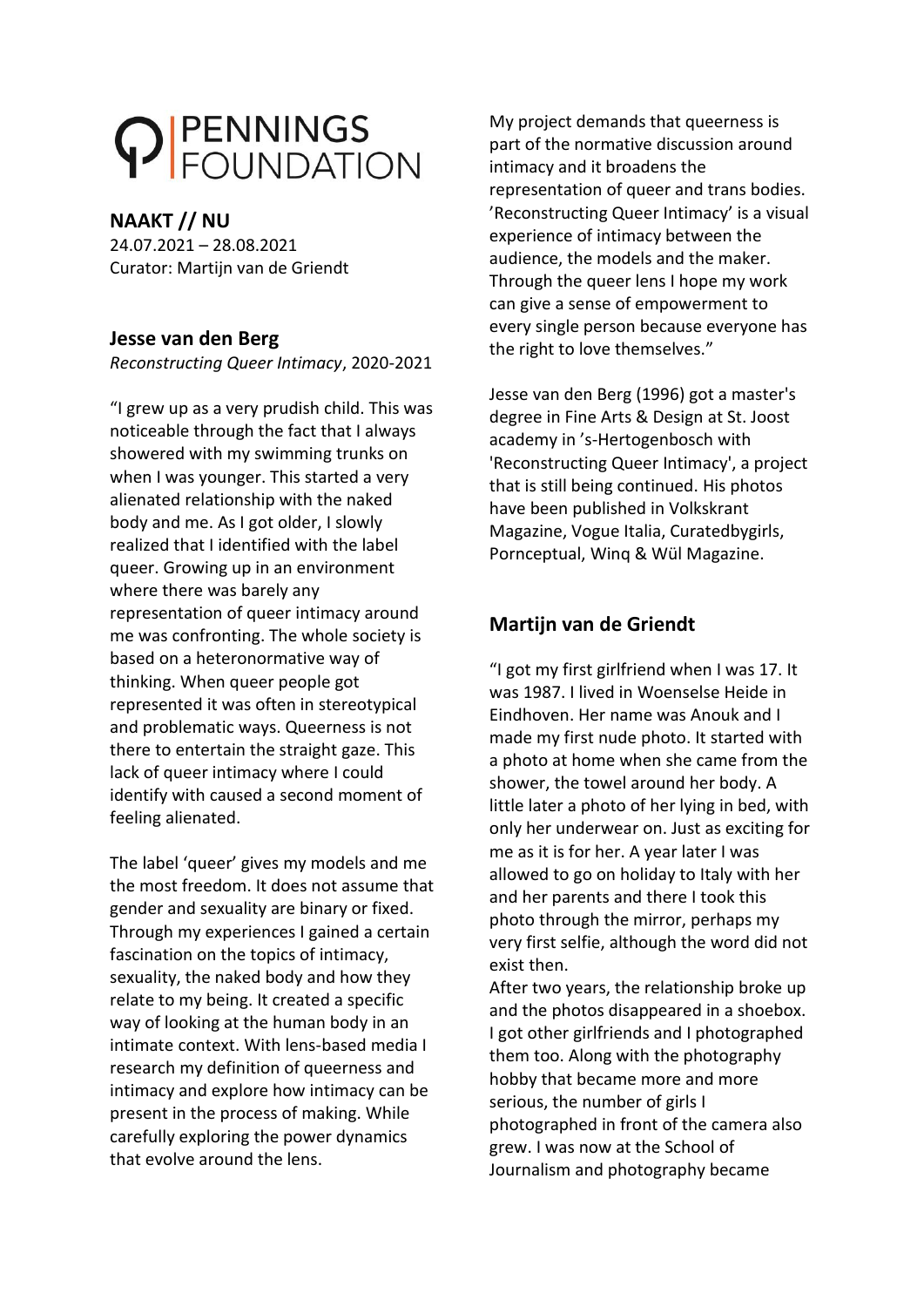professional. The love for capturing my loves was just as great as the love for photography. Maybe I could call it both an addiction.

I am showing something else for the first time: men in the photo. I challenged myself and tried to photograph them the way I normally shoot the girls, intimate and vulnerable."

Martijn van de Griendt (1970) studied at the School for Journalism and the KABK in The Hague. He became famous with his documentary projects about youth cultures. He published ten photo books including *Hassan & Hoessein* (2005), *Forever Young* (2014), *Exit Wounds (as if)* (2014), *Ik ben zeventien* (I am seventeen) (2016), *Maria I Need Your Lovin'* (2017), for which he also made a documentary. In 2019 his exhibition *ON/OFF* was shown in the Rijksmuseum in Amsterdam, the result of the documentary assignment Document Nederland. The accompanying book *U bevindt zich hier* (You are here) was published.

#### **Tara Fallaux**

*Lova Love* ( 2021 )

"In 2018 I lived in Xiamen, China for 5 months to work on an art project. Lova was introduced to me as an interpreter and assistant. We were together a lot and we became

friends. From the beginning we talked a lot about art, but even more about love, relationships and the feeling of loneliness. Lova is now studying at the Rietveld Academy and now also lives in Amsterdam, not far from where I live. These portraits reflect her doubts and insecurities about the search for love and about being lonely.

Emotionally and narratively I am interested in looking at human ties, both physical and mental: love relationships, family, friendship, youth, getting older, physical vulnerability, sensuality, courage, desire and hope. I acknowledge that these are very broad themes. But it is this universality that creates a bond, touches us as we recognize common existential questions and feelings. The stories I tell through my pictures or movies do not answer these questions. Hopefully they work as moments of reflection and recognition."

Tara Fallaux (Amsterdam, 1972) studied Film and Photography at the Netherlands Film & TV Academy, Gerrit Rietveld Academy in Amsterdam and Carnegie Mellon Academy in Pittsburgh USA. In her autonomous work she combines photography and film installations for exhibitions. In addition, she has been working for magazines and advertising agencies for many years as a freelance photographer and director. Tara is also an audiovisual teacher and coach. Her first photo book, *Perfect Pearl*, will be published soon.

#### **Ehlana Polgara**

*Daughter of Helios* (2020)

"I constantly hear his voice inside my head, Judging right from wrong. The Oppressor, Demanding his family to represent love and freedom. However on the inside, it was cramped and fearsome."

Art was my first love; it allowed me to be seen and heard. My work emerges like a visual diary, in which I explore themes concerning identity, boundaries and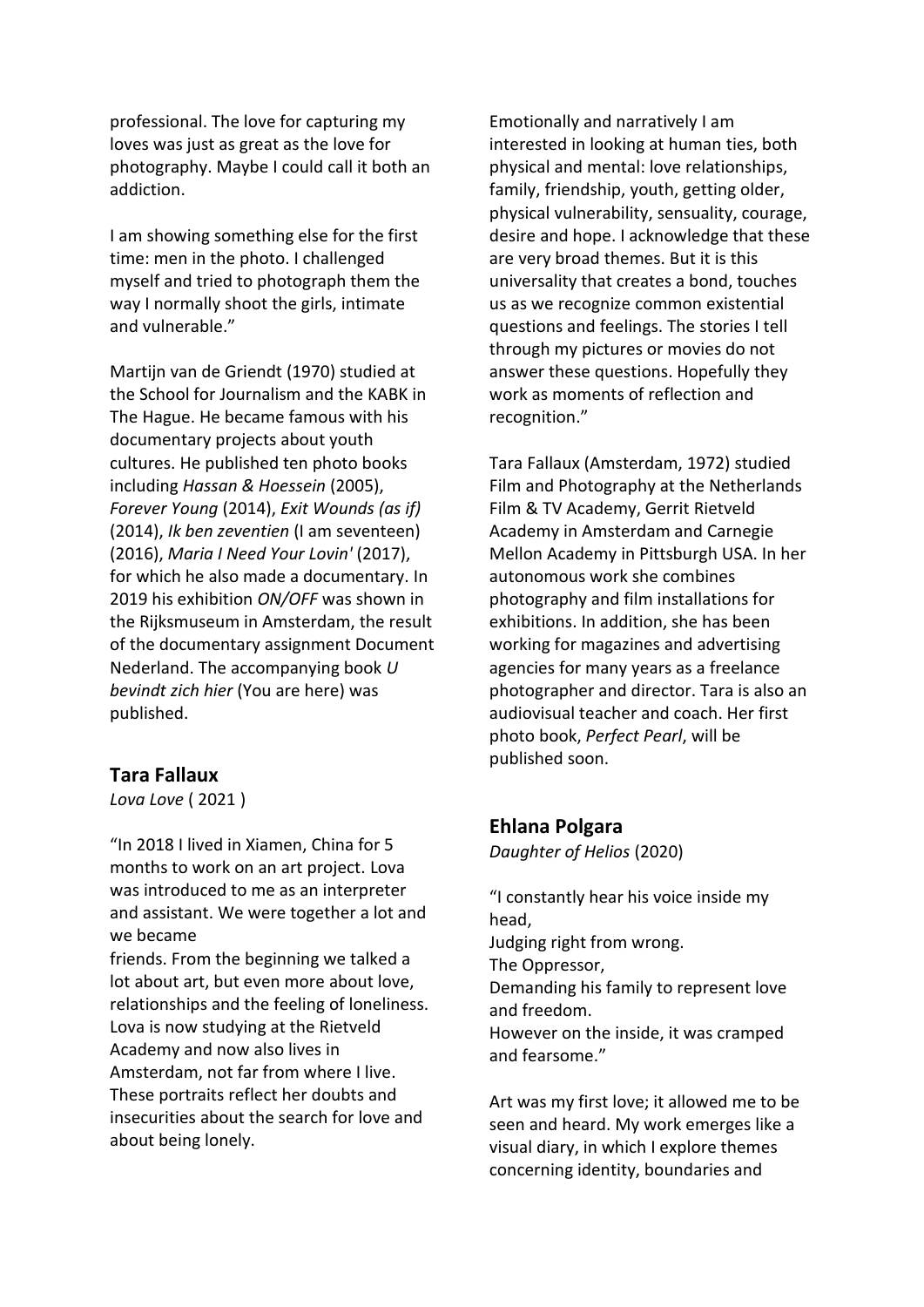disconnection through mixed media artworks, using photography as a sketchlike base."

Ehlana Polgara (1998) graduated cum laude from the Fotoacademie in Amsterdam, in 2020 with her project 'Daughter of Helios'. 'Daughter of Helios' is about the influence of parental narcissism, and the process of breaking free from the silenced and toxic environment that I was brought up in. She published two photobooks: *1518* (2017) and *Daughter of Helios* (2020). Her photos were published in a.o. Focus Magazine en GUP.

#### **Lana Prins**

Through her photography Lana Prins researches, questions and visualizes subjects such as love, lust, gender and the female body. Through her work she tries, together with the women around her, to investigate what it means being a woman these days, and to reclaim the female body. Lana uses her camera to get closer to others – both literally and figuratively. Her oeuvre consists of intimate photos, which are characterized by the many close-ups of bodies and nature. For Lana, photography is not only a form of documentation, but also a means of experiencing the most intimate expressions of human emotions.

Lana Prins (1993) studied at Willem de Kooning Academie, Rotterdam.

#### **Cornelie Tollens**

*'The Golden Room'* (2021)

"The photos were commissioned by the Volkskrant with the theme of long-lasting love, love in old age. Never before have I photographed older people naked. This

has really given me so much love for this theme, a rich addition to my oeuvre. Never before have I seen BEAUTY in a whole new way."

Artist Cornelie Tollens sees with her eyes, her camera and all of her senses. The hidden room in her brain opens up when looking at the world. This room beholds a secret force, descending from old and forgotten times, that wishes to bond with the now. It longs to share its fairytale storylines, colours and shades of light – dark until bright - and find access to those souls that have been searching for this ancient friend, this force, this fire.

Cornelie Tollens has worked for Vogue, Elle, Dutch, Spoon, Esquire, Penthouse, Playboy, Tank, Soup, Art View, Volkskrant Magazine, among others. She has published the photo books *Weird Nature* (2001) and *Hard Love* 2008.

#### **Dylan van Vliet**

*Verwandlung* (2021)

"The naked body, it's the most important tool in telling my stories. It fascinates me that every tiny difference in posture, in movement, tells me something different. There's both strength and vulnerability in it.

My project 'Verwandlung', which means transformation in German, focuses on the vulnerability that comes with having a mental illness. The difficulty in showing your true self.

I asked myself the question, how do I let others be part of my life without lying about myself?"

Dylan van Vliet (1989) studied at the Fotoacademie in 2012, from which he